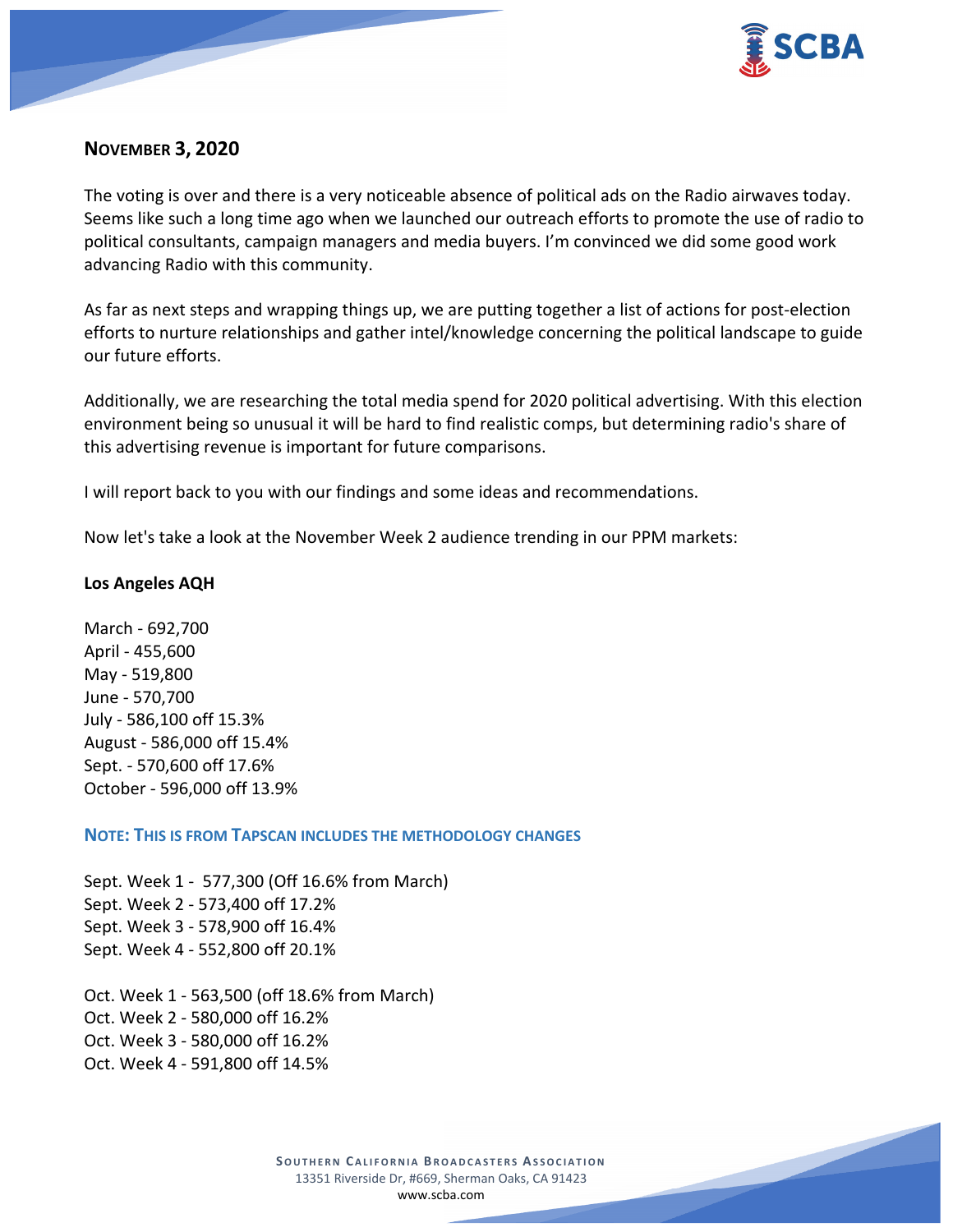

Nov. Week 1 - 579,800 off 16.2% Nov. Week 2 - 582,200 off 15.9%

**NOTE: THE NOVEMBER AQH WEEKLIES ABOVE ARE FROM PPM ANALYSIS TOOL AND DO NOT REFLECT THE METHODOLOGY CHANGES.**

#### **Los Angeles Cume**

March - 10,611,300 April - 9,080,100 May - 9,572,200 June - 9,941,100 July - 10,089,600 off 4.9% August - 10,029,800 off 5.4% Sept. - 9,999,500 off 5.7% Oct. - 10,055,100 off 5.2%

Sept. Week 1 - 10,053,100 (Off 5.2% from March) Sept. Week 2 - 9,988,800 off 5.8% Sept. Week 3 - 10,096,100 off 4.9% Sept. Week 4 - 9,859,900 off 7%

Oct. Week 1 - 9,970,700 (Off 6% from March) Oct. Week 2 - 10,074,200 off 5% Oct. Week 3 - 10,155,500 off 4.6% Oct. Week 4 - 10,060,000 off 5.1%

Nov. Week 1 - 10,133,900 (off 4.4% from March) Nov. Week 2 - 10,216,200 off 3.7%

#### **Riverside/San Bernardino AQH**

March - 128,900 April - 96,200 May - 105,000 June - 115,100 July - 108,600 off 15.7% August - 109,400 off 15.1% Sept. - 102,100 off 20.7% Oct. - 106,000 off 17.7%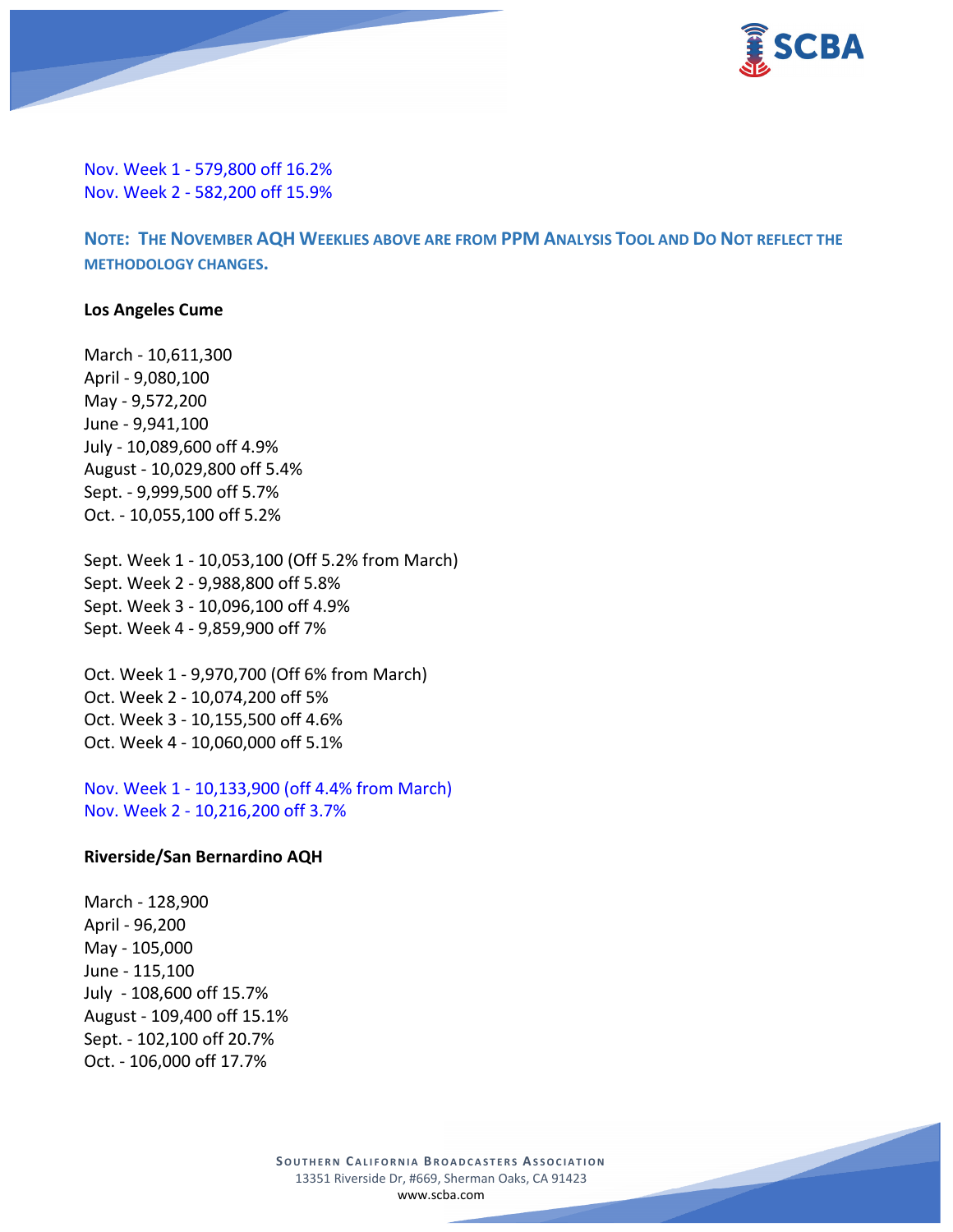

#### **NOTE: THIS IS FROM TAPSCAN AND INCLUDES THE METHODOLOGY CHANGES.**

Sept. Week 1 - 103,500 (Off 19.7% from March) Sept. Week 2- 100,300 off 22% Sept. Week 3 - 109,600 off 15% Sept. Week 4 - 95,000 off 26.2%

Oct. Week 1 - 104,600 (Off 18.8% from March) Oct. Week 2 - 104,600 off 18.8% Oct. Week 3 - 102,200 off 20.7% Oct. Week 4 - 101,000 off 21.6%

Nov Week 1 - 101,200 (off 21.4% from March) Nov. Week 2 - 100,000 off 22.4%

**NOTE: THE NOVEMBER AQH WEEKLIES ABOVE ARE FROM PPM ANALYSIS TOOL AND DO NOT REFLECT THE METHODOLOGY CHANGES.**

#### **Riverside/San Bernardino Cume**

March - 2,012,400 April - 1,727,400 May - 1,846,500 June - 1,924,800 July - 1,968,100 off 2.2% August - 1,948,500 off 3.1% Sept. - 1,909,800 off 5% Oct. - 1,891,200 off 6%

Sept. Week 1 - 1,925,500 (Off 4.3% from March) Sept. Week 2 - 1,944,000 off 3.3% Sept. Week 3 - 1,904,700 off 5.4% Sept. Week 4 - 1,865,000 off 7.3%

Oct. Week 1 - 1,916,000 (Off 4.7% from March) Oct. Week 2 - 1,889,200 off 6.1% Oct. Week 3 - 1,889,900 off 6% Oct. Week 4 - 1,869,700 off 7%

Nov. Week 1 - 1,883,100 (off 6.4% from March) Nov. Week 2 - 1,891,100 off 6%

> **SOUTHERN CALIFORNIA BROADCASTERS ASSOCIATION** 13351 Riverside Dr, #669, Sherman Oaks, CA 91423 [www.scba.com](http://www.scba.com/)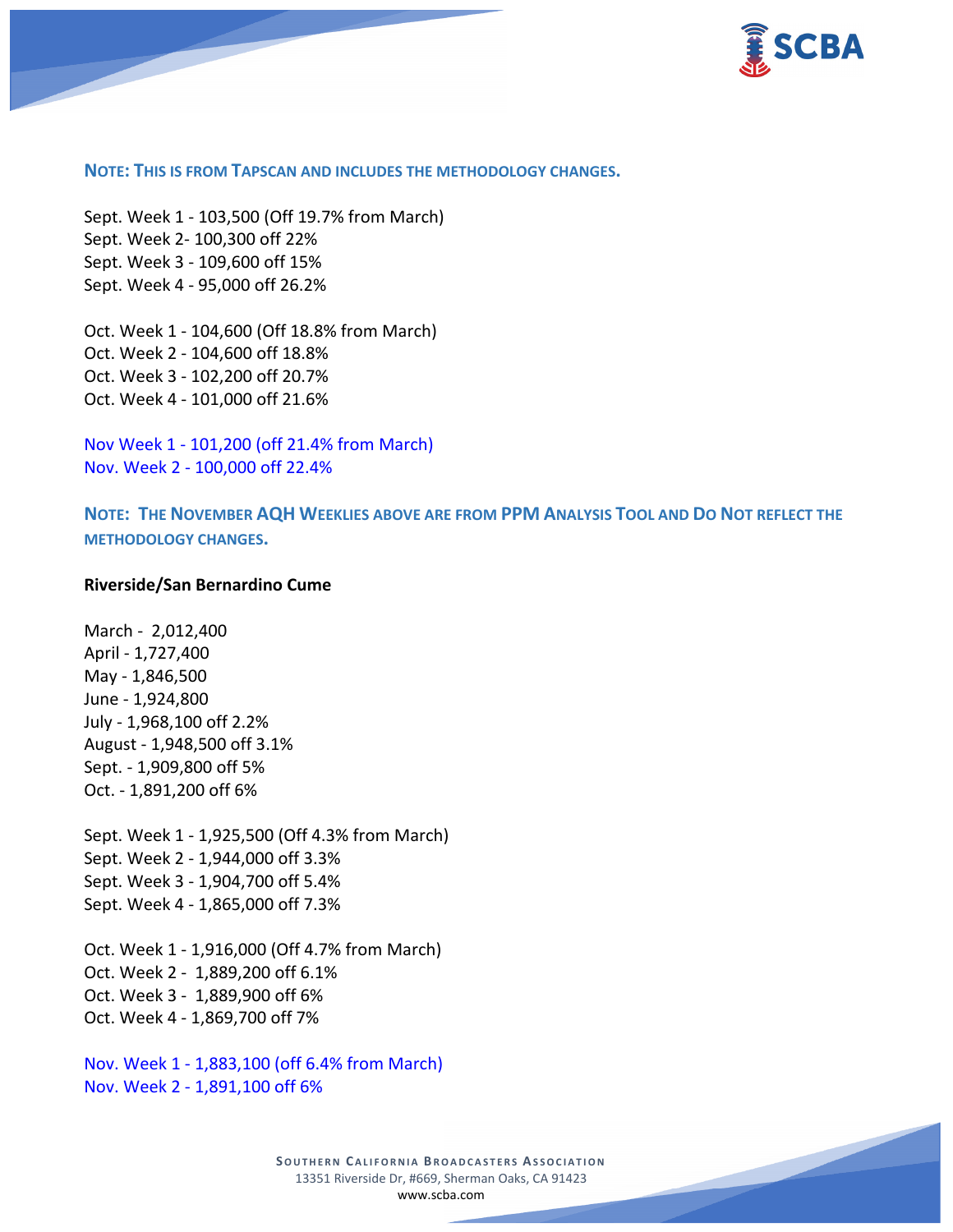

#### **San Diego AQH**

March - 142,700 April - 98,000 May - 109,400 June - 120,100 July - 126,000 August - 128,500 (off 10% from March) Sept. - 125,000 (off 12.4% from March) Oct. - 126,800 (off 11.1% from March)

**NOTE: THIS IS FROM TAPSCAN AND INCLUDES THE METHODOLOGY CHANGES** 

Sept. Week 1 - 126,900 (Off 11.1% from March) Sept. Week 2 - 120,900 off 15.3% Sept. Week 3 - 132,000 off 7.5% Sept. Week 4 - 120,100 off 15.8%

Oct. Week 1 - 124,400 (off 12.8% from March) Oct. Week 2 - 121,000 off 15.2% Oct. Week 3 - 118,800 off 16.7% Oct. Week 4 - 125,400 off 12.1% from March

Nov. Week 1 - 119,900 (off 16% from March) Nov. Week 2 - 121,700 off 14.6%

**NOTE: THE NOVEMBER AQH WEEKLIES ABOVE ARE FROM PPM ANALYSIS TOOL AND DO NOT REFLECT THE METHODOLOGY CHANGES.**

#### **San Diego Cume**

March - 2,549,000 April - 2,133,900 May - 2,303,400 June - 2,408,600 July - 2,438,900 August - 2,418,400 (off 5.1% from March) Sept. - 2,382,700 (off 6.5% from March) Oct. - 2,398,000 (off 5.9% from March)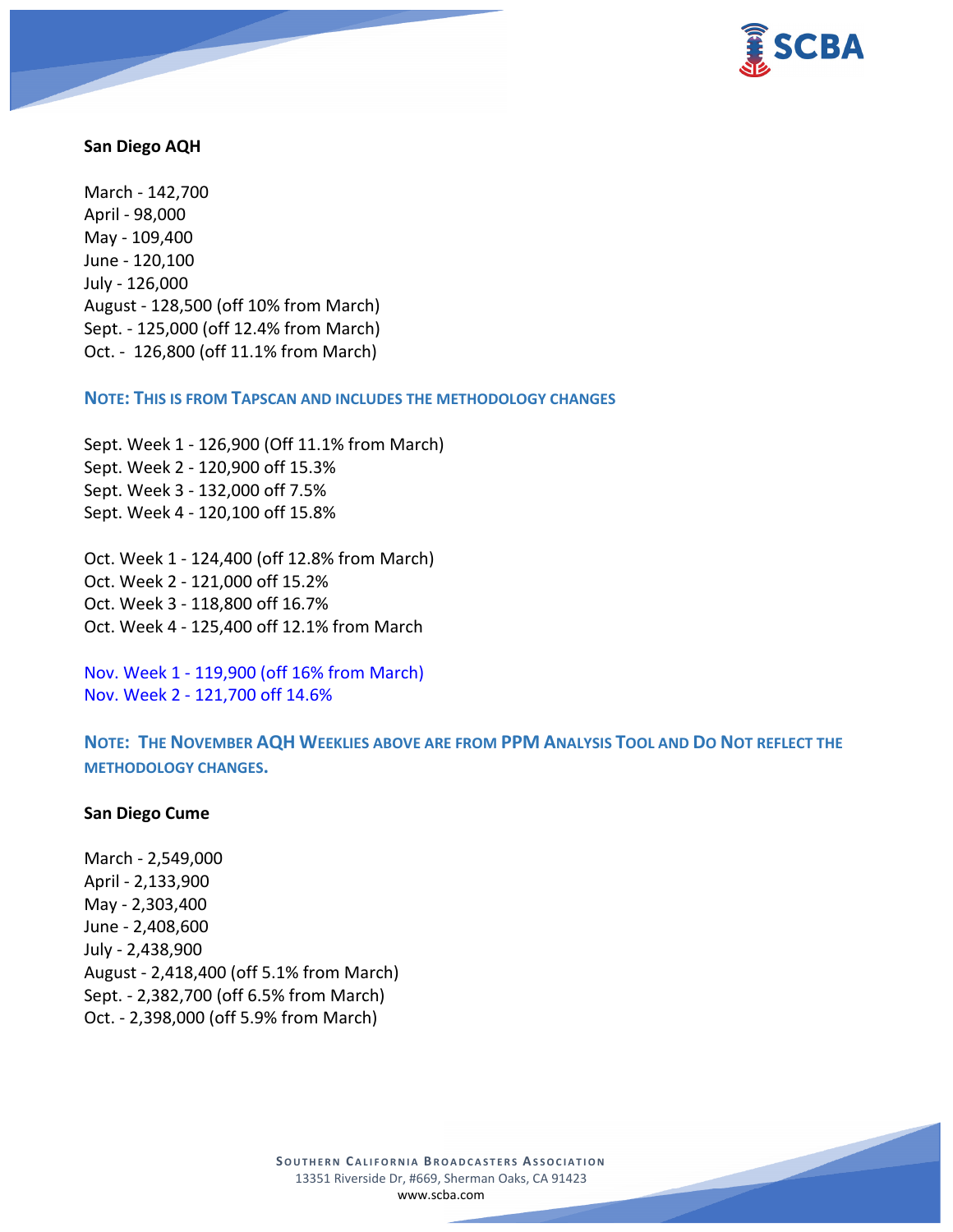

Sept. Week 1 - 2,418,400 (Off 5.1% from March) Sept. Week 2 - 2,329,400 (off 8.6%) Sept. Week 3 - 2,401,900 (off 5.8%) Sept. Week 4 - 2,415,900 (off 5.2%)

Oct. Week 1 - 2,409,400 (Off 5.4% from March) Oct. Week 2 - 2,433,200 (off 4.5%) Oct. Week 3 - 2,403,400 (off 5.7%) Oct. Week 4 - 2,346,200 (off 8.0%)

Nov. Week 1 - 2,324,800 (off 8.8% from March) Nov. Week 2 - 2,320,800 (off 9.0%)

And here is your curated lists of resources and articles for the past week:

### **RESOURCES AND ARTICLES OF INTEREST TO SALES AND ADVERTISERS:**

**IAB Report: Brand Advertising On News Podcasts The 'Smart Thing to Do.'** Here is the full downloaded report:

**ATTACHMENT: IAB [Research Report Value of News](https://scba.com/iab-research-report-value-of-news-102720final1/)**

**Radio-Using, Advertiser-Friendly 'Ready-to-Go' Cohort Increases In Stature.**

Inside Radio (Nielsen Audio) November 4, 2020 [http://www.insideradio.com/free/radio-using-advertiser-friendly-ready-to-go-cohort-increases-in](http://www.insideradio.com/free/radio-using-advertiser-friendly-ready-to-go-cohort-increases-in-stature/article_b333ce50-1e6c-11eb-b8c0-1303f4f0d5ee.html)[stature/article\\_b333ce50-1e6c-11eb-b8c0-1303f4f0d5ee.html](http://www.insideradio.com/free/radio-using-advertiser-friendly-ready-to-go-cohort-increases-in-stature/article_b333ce50-1e6c-11eb-b8c0-1303f4f0d5ee.html)

**How Can Retailers Triple The Impact Of TV Ads? New Study Says Adding Radio Is The Answer.** Inside Radio November 3, 2020 [http://www.insideradio.com/free/how-can-retailers-triple-the-impact-of-tv-ads-new-study-says](http://www.insideradio.com/free/how-can-retailers-triple-the-impact-of-tv-ads-new-study-says-adding-radio-is/article_1ed6168e-1da2-11eb-98ab-bb0f6264b902.html)[adding-radio-is/article\\_1ed6168e-1da2-11eb-98ab-bb0f6264b902.html](http://www.insideradio.com/free/how-can-retailers-triple-the-impact-of-tv-ads-new-study-says-adding-radio-is/article_1ed6168e-1da2-11eb-98ab-bb0f6264b902.html)

**Study: Radio Outperforms TV in R.O.I.** Radio Ink November 3, 2020 [https://radioink.com/2020/11/03/study-radio-outperforms-tv-in-r-o](https://radioink.com/2020/11/03/study-radio-outperforms-tv-in-r-o-i/?vgo_ee=g4MdIIvetgiR1mkR7kijJ4BI1h38V58Ke8bVrp%2FmcsM%3D)[i/?vgo\\_ee=g4MdIIvetgiR1mkR7kijJ4BI1h38V58Ke8bVrp%2FmcsM%3D](https://radioink.com/2020/11/03/study-radio-outperforms-tv-in-r-o-i/?vgo_ee=g4MdIIvetgiR1mkR7kijJ4BI1h38V58Ke8bVrp%2FmcsM%3D)

**The Home Depot Back on Top** Radio Ink November 2, 2020 [https://radioink.com/2020/11/02/the-home-depot-back-on-top-](https://radioink.com/2020/11/02/the-home-depot-back-on-top-2/?vgo_ee=g4MdIIvetgiR1mkR7kijJ4BI1h38V58Ke8bVrp%2FmcsM%3D)[2/?vgo\\_ee=g4MdIIvetgiR1mkR7kijJ4BI1h38V58Ke8bVrp%2FmcsM%3D](https://radioink.com/2020/11/02/the-home-depot-back-on-top-2/?vgo_ee=g4MdIIvetgiR1mkR7kijJ4BI1h38V58Ke8bVrp%2FmcsM%3D)

> **SOUTHERN CALIFORNIA BROADCASTERS ASSOCIATION** 13351 Riverside Dr, #669, Sherman Oaks, CA 91423 [www.scba.com](http://www.scba.com/)

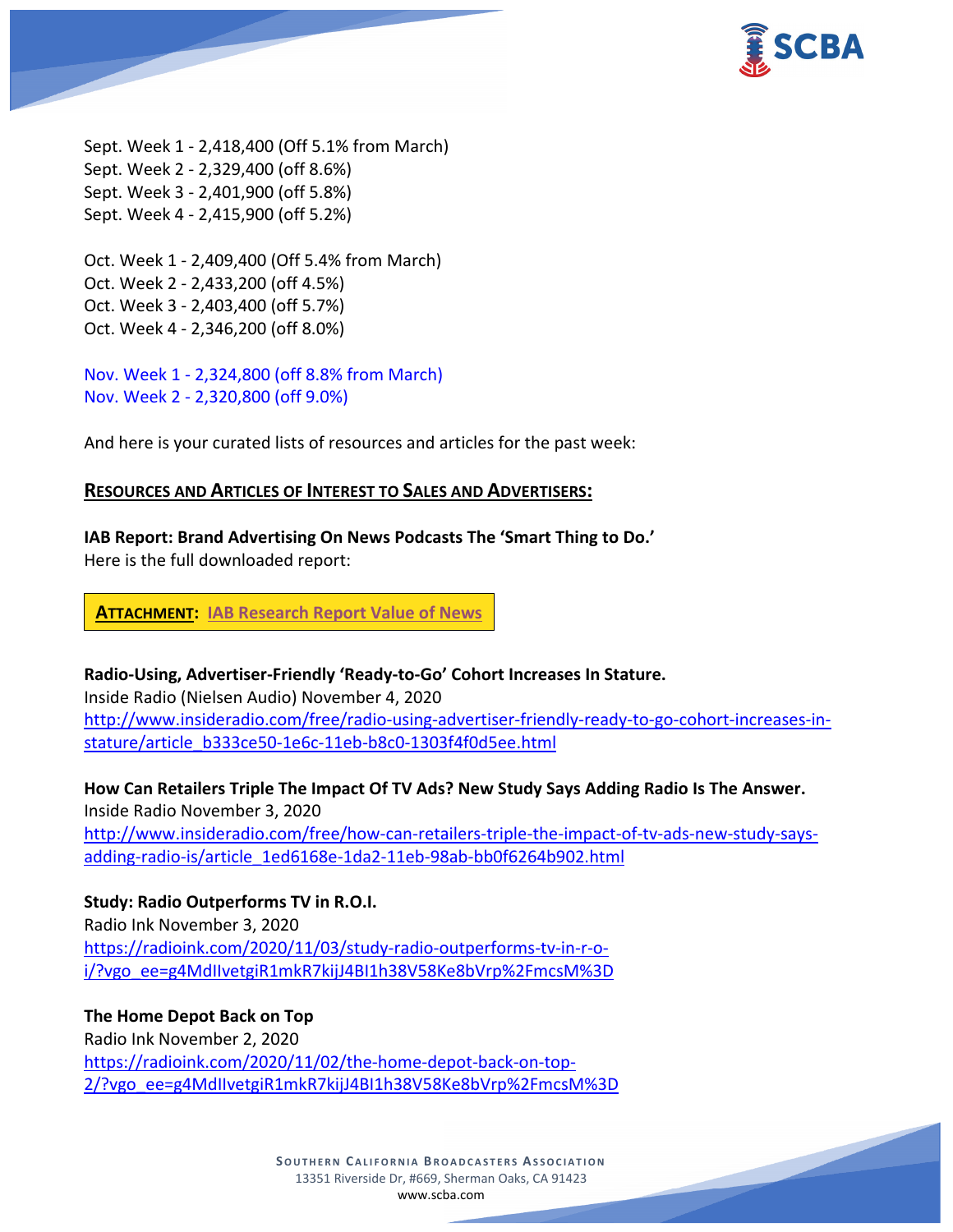

#### **U.S. Light Vehicle Sales, October 2020**

Wards Intelligence November 3, 2020 <https://wardsintelligence.informa.com/WI965233/US-Light-Vehicle-Sales-October-2020>

### **How the Election Could Blow Up Holiday Retail Projections**

**Consumers are less likely to spend when they feel uncertain about the future** ADWEEK November 3, 2020 <https://www.adweek.com/retail/how-election-could-blow-up-holiday-retail-projections/>

## **US Holiday Ecommerce Sales Will Surge 35.8% to \$190.47 Billion, Offsetting Brick-and-Mortar Declines**

Black Friday and Cyber Monday will both top \$10 billion in ecommerce sales eMarketer October 28, 2020 [https://www.emarketer.com/content/us-holiday-ecommerce-sales-will-surge-35-8-190-47-billion](https://www.emarketer.com/content/us-holiday-ecommerce-sales-will-surge-35-8-190-47-billion-offsetting-brick-and-mortar-declines?ecid=NL1009)[offsetting-brick-and-mortar-declines?ecid=NL1009](https://www.emarketer.com/content/us-holiday-ecommerce-sales-will-surge-35-8-190-47-billion-offsetting-brick-and-mortar-declines?ecid=NL1009)

### **Persuasive Words Your Sales Vocabulary is Sorely Lacking**

SalesFuel October 31, 2020 <https://salesfuel.com/persuasive-words-your-sales-vocabulary-is-sorely-lacking/>

### **Post-Sale Follow Up Can Uncover Future Opportunities**

SalesFuel October 31, 2020 <https://salesfuel.com/post-sale-follow-up-can-uncover-future-opportunities/>

## **Post-Sale Insight You Can't Miss (Part Two)**

SalesFuel October 31, 2020 <https://salesfuel.com/post-sale-insights-you-cant-miss-part-two/>

## **For Sales Teams, 2021 Is A Time To Exit Comfort Zones.**

Inside Radio October 30, 2020 [http://www.insideradio.com/free/for-sales-teams-2021-is-a-time-to-exit-comfort](http://www.insideradio.com/free/for-sales-teams-2021-is-a-time-to-exit-comfort-zones/article_4318fd62-1a7e-11eb-90f6-b3a24722e655.html)[zones/article\\_4318fd62-1a7e-11eb-90f6-b3a24722e655.html](http://www.insideradio.com/free/for-sales-teams-2021-is-a-time-to-exit-comfort-zones/article_4318fd62-1a7e-11eb-90f6-b3a24722e655.html)

### **Marketers Should Start to Prepare for Post-Pandemic Scenarios Now**

ANA October 30, 2020 [https://www.ana.net/magazines/show/id/ana-2020-10-changes-in-consumer-behavior-post](https://www.ana.net/magazines/show/id/ana-2020-10-changes-in-consumer-behavior-post-covid?st3201030mktg360plusnon&utm_source=informz&utm_medium=email&utm_campaign=201030mktg360plusnon&_zs=FANij1&_zl=D62D7)[covid?st3201030mktg360plusnon&utm\\_source=informz&utm\\_medium=email&utm\\_campaign=20103](https://www.ana.net/magazines/show/id/ana-2020-10-changes-in-consumer-behavior-post-covid?st3201030mktg360plusnon&utm_source=informz&utm_medium=email&utm_campaign=201030mktg360plusnon&_zs=FANij1&_zl=D62D7) [0mktg360plusnon&\\_zs=FANij1&\\_zl=D62D7](https://www.ana.net/magazines/show/id/ana-2020-10-changes-in-consumer-behavior-post-covid?st3201030mktg360plusnon&utm_source=informz&utm_medium=email&utm_campaign=201030mktg360plusnon&_zs=FANij1&_zl=D62D7)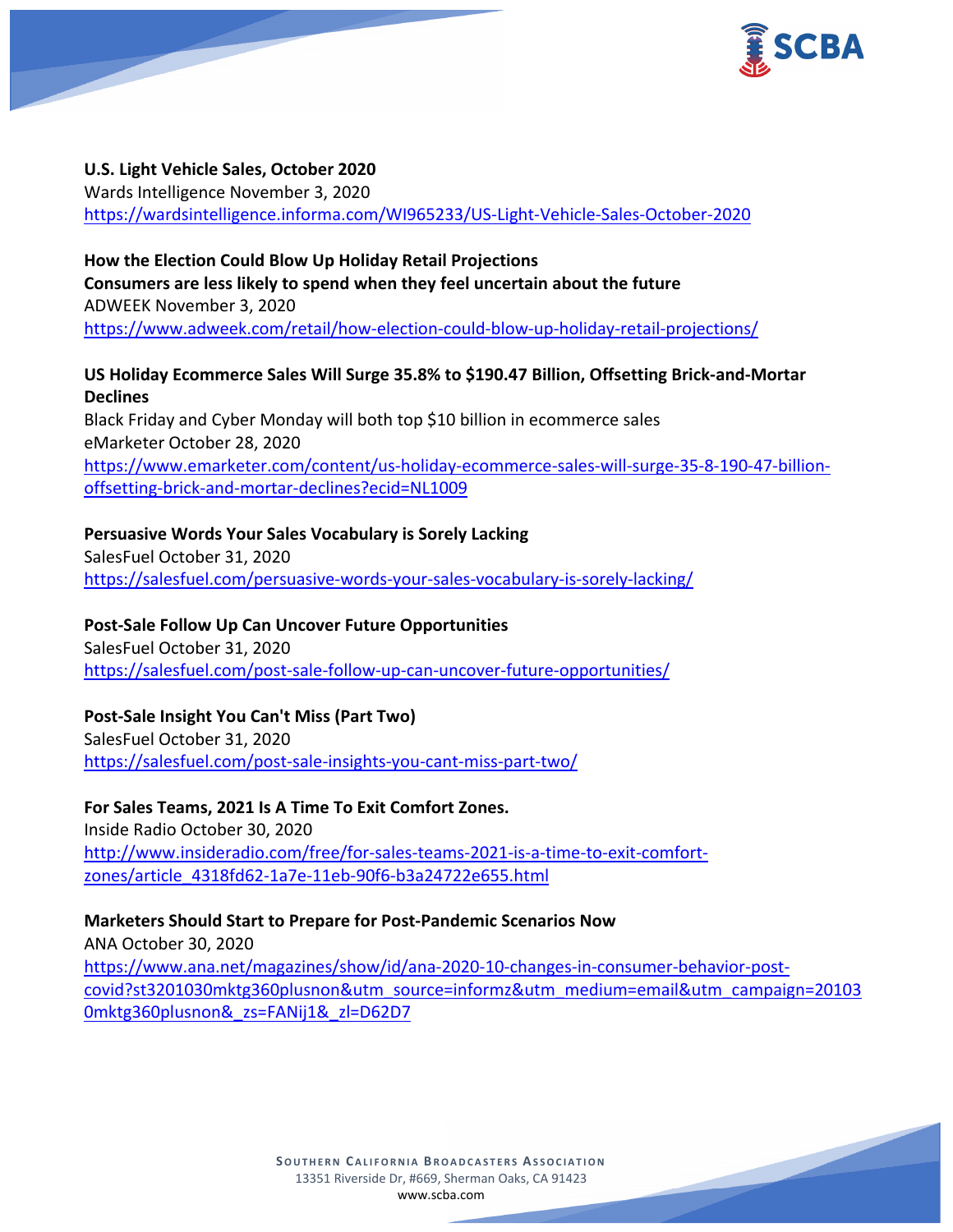



**Inside Info: Work-at-Home Adults Are Younger, Wealthier – and Listen to Radio While Working.** Inside Radio October 30, 2020 [http://www.insideradio.com/free/inside-info-work-at-home-adults-are-younger-wealthier-and-listen](http://www.insideradio.com/free/inside-info-work-at-home-adults-are-younger-wealthier-and-listen-to-radio-while-working/article_80a7e77a-1a7d-11eb-bec8-f79b2d535cc2.html)[to-radio-while-working/article\\_80a7e77a-1a7d-11eb-bec8-f79b2d535cc2.html](http://www.insideradio.com/free/inside-info-work-at-home-adults-are-younger-wealthier-and-listen-to-radio-while-working/article_80a7e77a-1a7d-11eb-bec8-f79b2d535cc2.html)

## **Deutsch Splits New York and Los Angeles Offices Into Separate Agencies**

ADWEEK October 29, 2020 [https://www.adweek.com/agencies/deutsch-splits-new-york-los-angeles-offices-into-separate](https://www.adweek.com/agencies/deutsch-splits-new-york-los-angeles-offices-into-separate-agencies/?utm_content=position_1&utm_source=postup&utm_medium=email&utm_campaign=Agencies_Newsletter_201029173651&lyt_id=1385784)[agencies/?utm\\_content=position\\_1&utm\\_source=postup&utm\\_medium=email&utm\\_campaign=Agen](https://www.adweek.com/agencies/deutsch-splits-new-york-los-angeles-offices-into-separate-agencies/?utm_content=position_1&utm_source=postup&utm_medium=email&utm_campaign=Agencies_Newsletter_201029173651&lyt_id=1385784) [cies\\_Newsletter\\_201029173651&lyt\\_id=1385784](https://www.adweek.com/agencies/deutsch-splits-new-york-los-angeles-offices-into-separate-agencies/?utm_content=position_1&utm_source=postup&utm_medium=email&utm_campaign=Agencies_Newsletter_201029173651&lyt_id=1385784)

### **RESOURCES AND ARTICLES OF INTEREST TO MANAGERS FOR PLANNING AND FORECASTING:**

### **Radio Ink's Forecast Live 2021**

(Note: There is a \$595 registration fee (\$395 early bird) for this virtual conference. I have already registered and will report the significant information to you either in the weekly roundup or separate email)

<https://radioinkforecast.com/>

### **No More Free Ride For Non-Subscribers**

Radio Ink October 29, 2020 [https://radioink.com/2020/10/29/no-more-free-ride-for-non](https://radioink.com/2020/10/29/no-more-free-ride-for-non-subscribers/?vgo_ee=g4MdIIvetgiR1mkR7kijJ4BI1h38V58Ke8bVrp%2FmcsM%3D)[subscribers/?vgo\\_ee=g4MdIIvetgiR1mkR7kijJ4BI1h38V58Ke8bVrp%2FmcsM%3D](https://radioink.com/2020/10/29/no-more-free-ride-for-non-subscribers/?vgo_ee=g4MdIIvetgiR1mkR7kijJ4BI1h38V58Ke8bVrp%2FmcsM%3D)

### **Diary Markets Are Where 'Subscriber First' Impact Will Be Felt The Most.**

Inside Radio November 2, 2020 [http://www.insideradio.com/free/diary-markets-are-where-subscriber-first-impact-will-be-felt-the](http://www.insideradio.com/free/diary-markets-are-where-subscriber-first-impact-will-be-felt-the-most/article_8773cf00-1ce0-11eb-8917-ef39b18fa692.html)[most/article\\_8773cf00-1ce0-11eb-8917-ef39b18fa692.html](http://www.insideradio.com/free/diary-markets-are-where-subscriber-first-impact-will-be-felt-the-most/article_8773cf00-1ce0-11eb-8917-ef39b18fa692.html)

# **Independent Broadcasters Association (IBA) Issues Statement On New Nielsen Policy; Nielsen Responds**

All Access November 2, 2020 [https://www.allaccess.com/net-news/archive/story/201502/independent-broadcasters-association](https://www.allaccess.com/net-news/archive/story/201502/independent-broadcasters-association-iba-issues-st)[iba-issues-st](https://www.allaccess.com/net-news/archive/story/201502/independent-broadcasters-association-iba-issues-st)

**Agency Exec Chimes in on Nielsen Changes** Radio Ink October 29, 2020 [https://radioink.com/2020/10/29/agency-exec-chimes-in-on-nielsen](https://radioink.com/2020/10/29/agency-exec-chimes-in-on-nielsen-changes/?vgo_ee=g4MdIIvetgiR1mkR7kijJ4BI1h38V58Ke8bVrp%2FmcsM%3D)[changes/?vgo\\_ee=g4MdIIvetgiR1mkR7kijJ4BI1h38V58Ke8bVrp%2FmcsM%3D](https://radioink.com/2020/10/29/agency-exec-chimes-in-on-nielsen-changes/?vgo_ee=g4MdIIvetgiR1mkR7kijJ4BI1h38V58Ke8bVrp%2FmcsM%3D)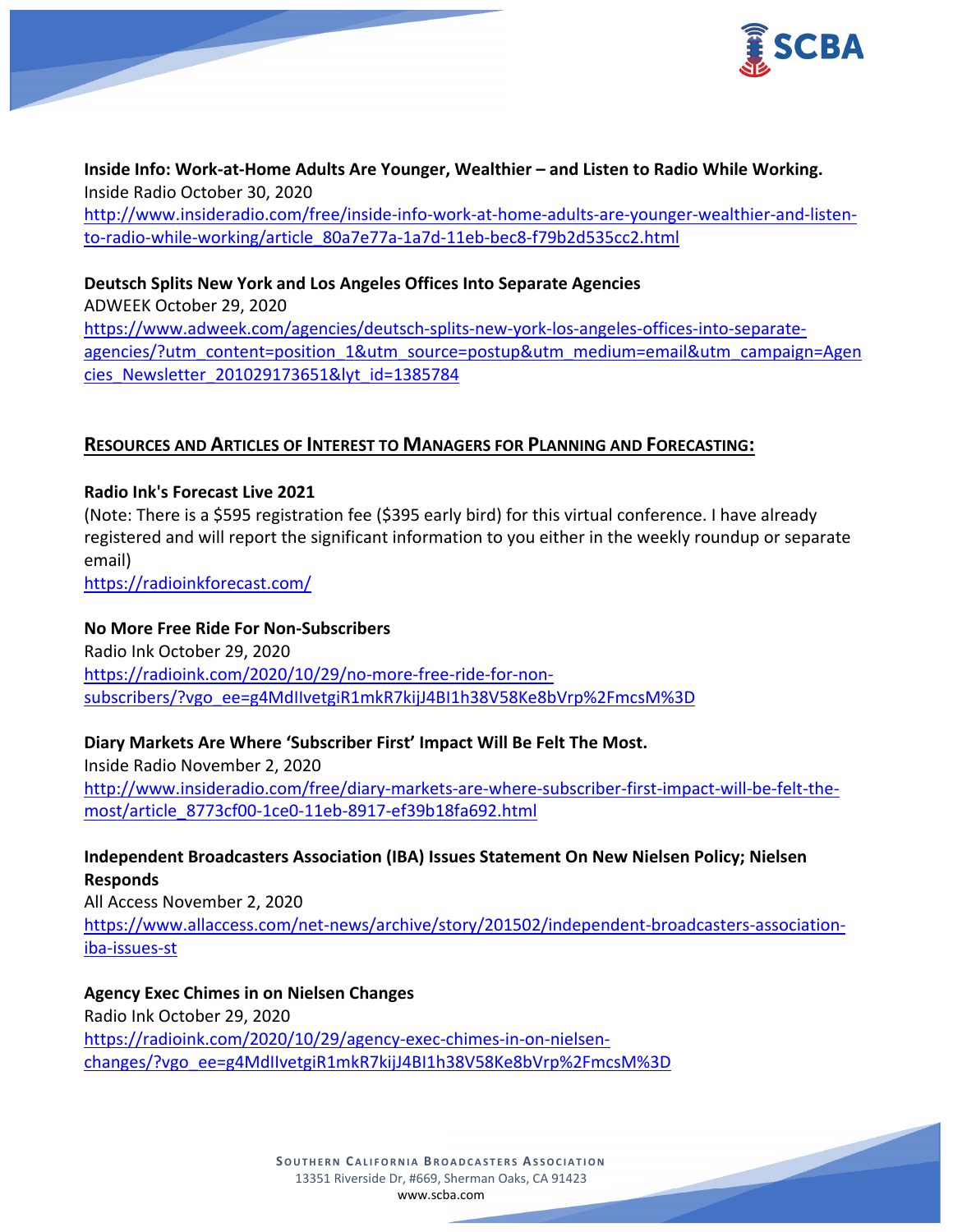

**Eastlan CEO Seizes Opportunity to Criticize Nielsen** Radio Ink October 30, 2020 [https://radioink.com/2020/10/30/eastlan-ceo-seizes-opportunity-to-criticize](https://radioink.com/2020/10/30/eastlan-ceo-seizes-opportunity-to-criticize-nielsen/?vgo_ee=g4MdIIvetgiR1mkR7kijJ4BI1h38V58Ke8bVrp%2FmcsM%3D)[nielsen/?vgo\\_ee=g4MdIIvetgiR1mkR7kijJ4BI1h38V58Ke8bVrp%2FmcsM%3D](https://radioink.com/2020/10/30/eastlan-ceo-seizes-opportunity-to-criticize-nielsen/?vgo_ee=g4MdIIvetgiR1mkR7kijJ4BI1h38V58Ke8bVrp%2FmcsM%3D)

**How Will The Nielsen Change Impact Radio's Revenue?** Radio Ink October 29, 2020 <https://radioink.com/2020/10/29/how-will-the-nielsen-change-impact-radios-revenue/>

**Benchmark study reveals social has moved centre stage in the marketing mix** The Drum November 2, 2020 [https://www.thedrum.com/news/2020/11/02/benchmark-study-reveals-social-has-moved-centre](https://www.thedrum.com/news/2020/11/02/benchmark-study-reveals-social-has-moved-centre-stage-the-marketing-mix)[stage-the-marketing-mix](https://www.thedrum.com/news/2020/11/02/benchmark-study-reveals-social-has-moved-centre-stage-the-marketing-mix)

**Report Projects 2020 Media Price Deflation: -0.9% Worldwide; -3.4% In The U.S. Media Post November 3, 2020 (orig. October 5, 2020)** [https://www.mediapost.com/publications/article/356522/report-projects-2020-media-price-deflation-](https://www.mediapost.com/publications/article/356522/report-projects-2020-media-price-deflation-09.html)[09.html](https://www.mediapost.com/publications/article/356522/report-projects-2020-media-price-deflation-09.html)

**New Mercedes To Include DTS Technology** Radio Ink November 3, 202 [https://radioink.com/2020/11/03/new-mercedes-to-include-dts](https://radioink.com/2020/11/03/new-mercedes-to-include-dts-technology/?vgo_ee=g4MdIIvetgiR1mkR7kijJ4BI1h38V58Ke8bVrp%2FmcsM%3D)[technology/?vgo\\_ee=g4MdIIvetgiR1mkR7kijJ4BI1h38V58Ke8bVrp%2FmcsM%3D](https://radioink.com/2020/11/03/new-mercedes-to-include-dts-technology/?vgo_ee=g4MdIIvetgiR1mkR7kijJ4BI1h38V58Ke8bVrp%2FmcsM%3D)

## **Ten Tips for Reinventing Radio**

Radio Ink (Mike McVay) November 2, 202 <https://radioink.com/2020/11/02/ten-tips-for-reinventing-radio/>

**The Ad Platform: Recapping Retail Media's Year to Date with Bryan Wiener** eMarketer November 2, 2020 [https://www.emarketer.com/content/podcast-the-ad-platform-recapping-retail-media-year-date](https://www.emarketer.com/content/podcast-the-ad-platform-recapping-retail-media-year-date-with-bryan-wiener?ecid=NL1014)[with-bryan-wiener?ecid=NL1014](https://www.emarketer.com/content/podcast-the-ad-platform-recapping-retail-media-year-date-with-bryan-wiener?ecid=NL1014)

**Proposed CCPA Opt-Out Regulations Violate First Amendment, Ad Industry Says** MediaPost October 30, 2020

[https://www.mediapost.com/publications/article/357324/proposed-ccpa-opt-out-regulations-violate](https://www.mediapost.com/publications/article/357324/proposed-ccpa-opt-out-regulations-violate-first-am.html?edition=120267)[first-am.html?edition=120267](https://www.mediapost.com/publications/article/357324/proposed-ccpa-opt-out-regulations-violate-first-am.html?edition=120267)

**How Pandora Is Building Creative Advertising Opportunities Into Its Platform** ADWEEK October 30, 2020 [https://www.adweek.com/tv-video/how-pandora-is-building-creative-advertising-opportunities-into](https://www.adweek.com/tv-video/how-pandora-is-building-creative-advertising-opportunities-into-its-platform/)[its-platform/](https://www.adweek.com/tv-video/how-pandora-is-building-creative-advertising-opportunities-into-its-platform/)